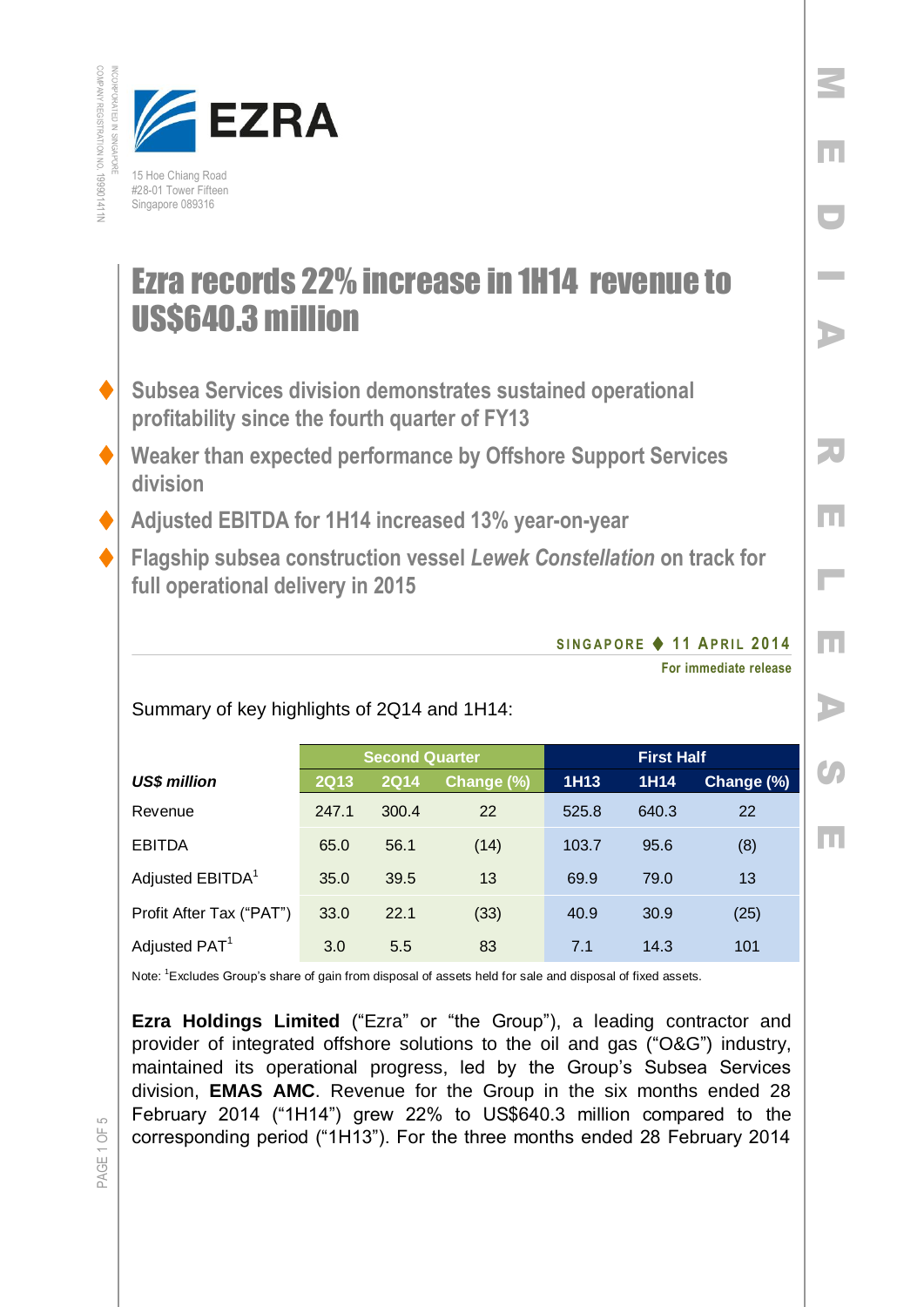

("2Q14"), revenue for the Group also grew 22% to US\$300.4 million compared to the corresponding period ("2Q13").

M

E

D

**Inches** 

A

R

E

 $\overline{\phantom{a}}$ 

E

A

**CA** 

E

Adjusted EBITDA for the Group improved to US\$79.0 million in 1H14 from US\$69.9 million in 1H13. Adjusted profit after tax in 1H14 doubled to US\$14.3 million compared to 1H13.

**EMAS AMC** continues to be the key driver to the revenue growth of the Group, posting an increase in revenue of US\$118.7 million in 1H14 and US\$59.3million in 2Q14. This increase in revenue was driven by the increased fleet capacity following the delivery of two subsea pipelay construction vessels, *Lewek Express* and *Lewek Centurion,* in the fourth quarter of financial year ended 31 August 2013 and the increase in value and number of projects undertaken in the period.

The Group's revenue increase was partially offset by a decrease of US\$7.0 million for 1H14 and US\$6.2 million for 2Q14, from the Offshore Support Services division, **EMAS Marine**. Gross profit margin for the division was also weaker. This was due to the increase in operating costs, which was a result of higher than expected maintenance costs. In addition, the AHT segment saw weaker utilisation during the quarter. The decrease was partially offset by the revenue contributions from two Platform Supply Vessels delivered post-2Q13, *Lewek Avior* and *Lewek Alkaid*.

Ezra also announced that a new senior management team has been put in place for **EMAS Marine**. Mr Bennett Neo and Mr Mike Wallace joined the division in the beginning of 2014 as **EMAS Marine** Chief Executive Officer and Chief Operating Officer respectively. Mr Neo brings with him 20 years of corporate experience with a large portion of it in the oil and gas industry. Mr Wallace has more than 30 years of operational and business development experience in the offshore support industry, spearheading strategic initiatives in companies like Hornbeck Offshore, Tidewater and Trico Marine.

**TRIYARDS**, the Group's Marine Services division, maintained its momentum in the period with an increase of US\$2.7 million in revenue in 1H14 compared to the corresponding period of 1H13, due to a higher level of operational engineering and fabrication activities. Revenue from the Marine Services division for 2Q14 remains comparable to 2Q13.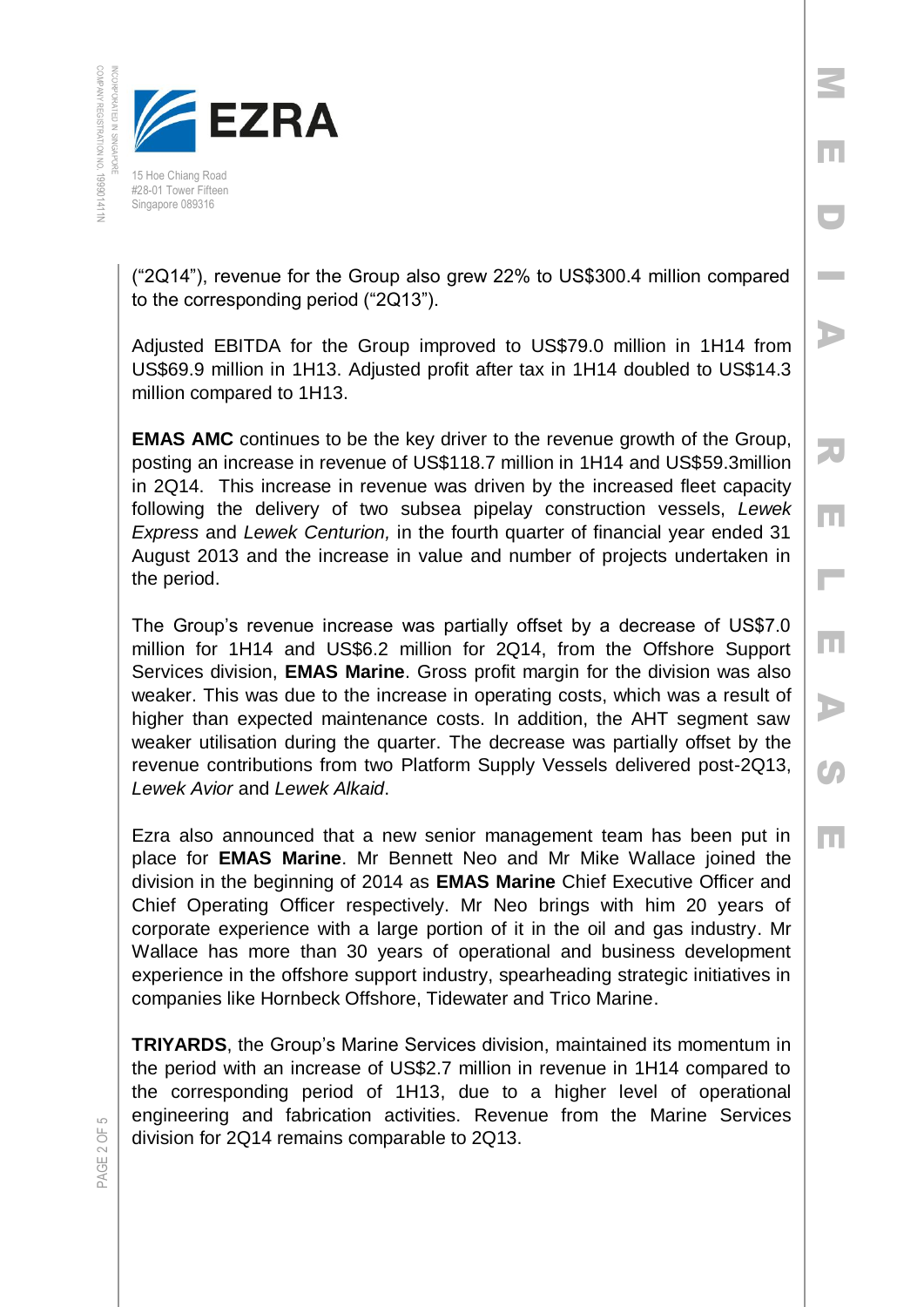

Mr Lionel Lee, Ezra's Group CEO and Managing Director, said: "The performance of **EMAS Marine** was a disappointment this quarter but I am pleased that the Group as a whole still turned in a credible performance. This is in no small part due to our Subsea Services division producing three successive quarters of operational profitability. I am also quietly confident about the prospects for EMAS Marine with a new management team in place. They will be highly focused on implementing a robust maintenance programme to bring down operating costs.

M

E

D

I

A

R

E

 $\overline{\phantom{a}}$ 

E

A

**CA** 

E

"**EMAS AMC** has steadily improved the average utilisation of the subsea fleet in 1H14 year-on-year, strategically deploying our enlarged fleet of modern subsea vessels globally to maintain vessel uptime through the winter period. I am very excited about our ability to deploy *Lewek Express* and *Lewek Centurion* on quality projects. This validates our strategy to augment our leading engineering capabilities with a modern fleet of project enabling subsea construction vessels."

*Lewek Constellation*, Ezra's flagship subsea construction vessel, is currently in China for the installation of its 3,000 MT Huisman crane and will head to West Africa for her first project in the next quarter. The full delivery of the vessel is on track for 2015 and is expected to lift Ezra's subsea capabilities to the next level.

"We expect to see further earnings growth in 2014 and an increase in our profitability as we leverage economies of scale. We look forward to realising the full financial contribution of *Lewek Express* and *Lewek Centurion*. *Lewek Constellation* is a game-changing vessel and we believe this vessel will further drive growth and profitability in the future," Mr Lee added.

"Let me also take this opportunity to welcome Mr Bennett Neo and Mr Mike Wallace into the EMAS family. With Bennett's corporate experience and Mike's operational and technical expertise, I am confident of seeing better days ahead for the division."

The Group's orderbook remains healthy with more than US\$2.0 billion of contracts, a majority of which is expected to be executed over the next 12 to 18 months.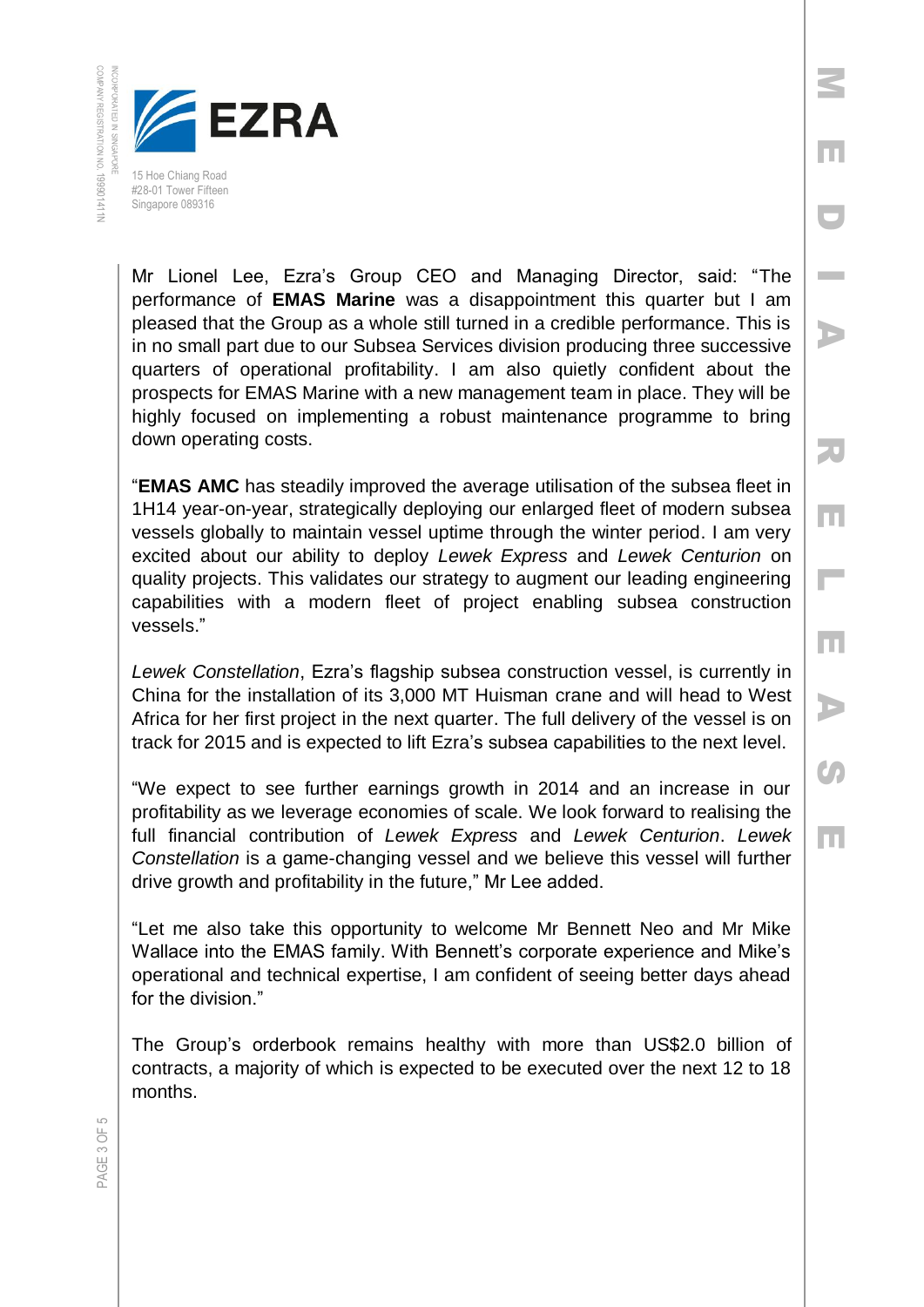



15 Hoe Chiang Road #28-01 Tower Fifteen Singapore 089316



**The** *Lewek Constellation* **with her 3,000MT crane installed.**

**ABOUT THE COMPANY** 

M

E

D

**Inches** 

A

R

E

L

E

A

 $\mathcal{O}$ 

 $\overline{\mathbf{E}}$ 

**www.emas.com ♦ SGX mainboard listing: December 2005** 

EMAS – a leading global contracting group providing offshore/subsea construction, marine, production and well intervention services – is Ezra's operating brand. With offices across five continents, it delivers best-value solutions to the oil and gas (O&G) industry by combining its global footprint and proven engineering skills with a diverse offering of premium assets and services designed to fully meet clients' needs.

Operating in unison, Ezra's core divisions are able to execute a full spectrum of seabed-tosurface engineering, construction, marine and production services anywhere in the world.

EMAS AMC – created after the acquisition of Aker Marine Contractors AS, a world leader in providing SURF (subsea umbilicals, risers & flowlines) and floater installations – delivers comprehensive seabed-to-surface solutions for the offshore sector, in particular the vibrant subsea segment. Offerings include subsea construction and FPSO installation.

EMAS Energy provides well intervention and drilling services both onshore and offshore, offering fully integrated solutions that combine its marine assets with state-of-the-art intervention equipment and services.

PAGE 4 OF 5